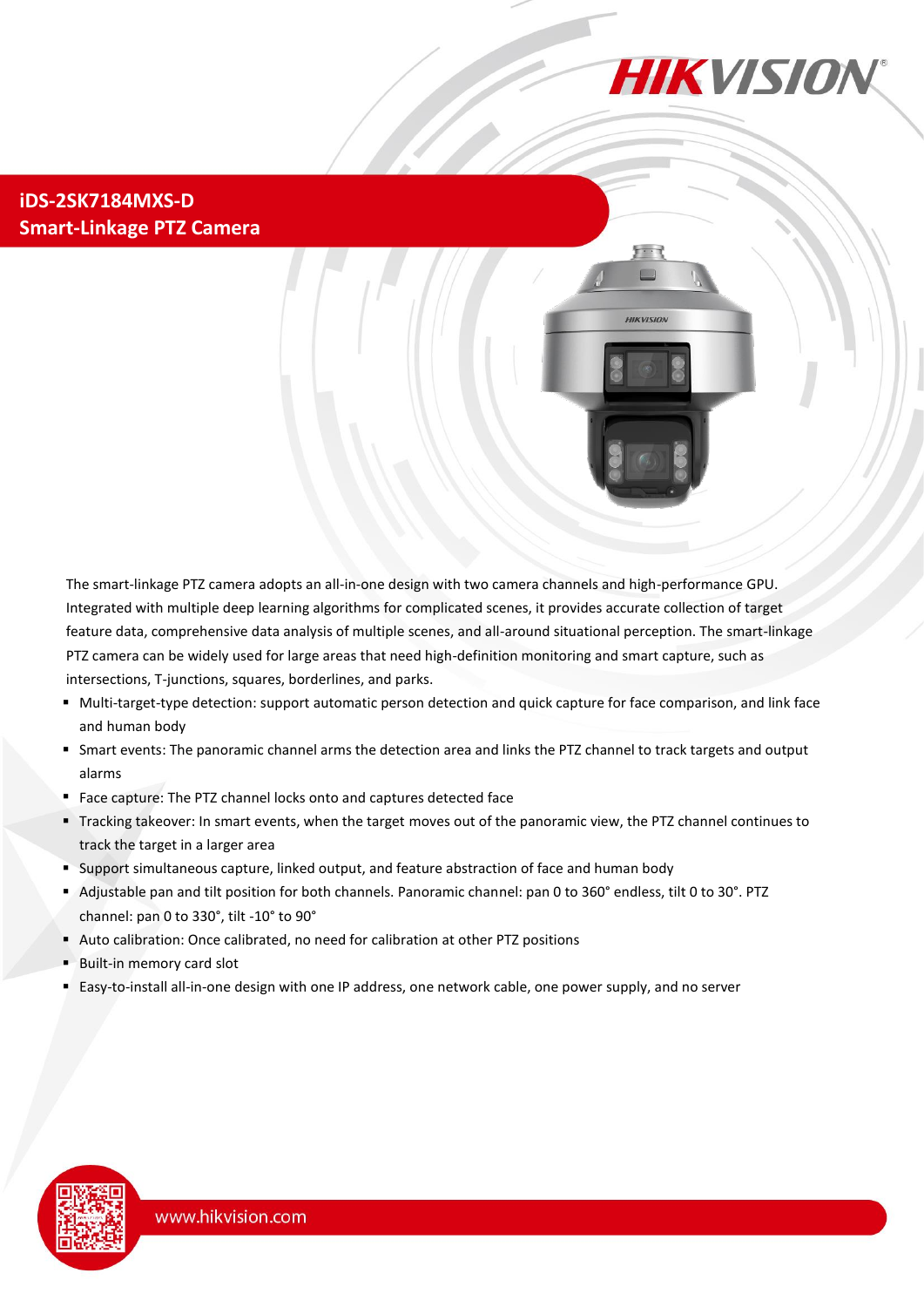

### **DORI**

The DORI (detect, observe, recognize, identify) distance gives the general idea of the camera ability to distinguish persons or objects within its field of view.

It is calculated based on the camera sensor specification and the criteria given by EN 62676-4: 2015.

| <b>DORI</b>     | <b>Detect</b>       | <b>Observe</b>     | Recognize          | <b>Identify</b>    |
|-----------------|---------------------|--------------------|--------------------|--------------------|
| Definition      | $25 \text{ px/m}$   | $63 \text{ px/m}$  | $125 \text{ px/m}$ | $250 \text{ px/m}$ |
| Distance (Tele) | 662.1 m (2172.2 ft) | 262.7 m (861.9 ft) | 132.4 m (434.4 ft) | 66.2 m (217.2 ft)  |

## **Specification**

| <b>Camera Module</b>    |                                                                                     |  |
|-------------------------|-------------------------------------------------------------------------------------|--|
| Image Sensor            | [Panoramic channel]: 1/1.8" progressive scan CMOS,                                  |  |
|                         | [PTZ channel]: 1/1.2" progressive scan CMOS                                         |  |
|                         | [Panoramic channel]: Color: 0.0005 Lux @(F1.0, AGC ON), B/W: 0.0001 Lux @(F1.0,     |  |
| Min. Illumination       | AGC ON);                                                                            |  |
|                         | [PTZ channel] Color: 0.0005 Lux @(F1.6, AGC ON), B/W: 0.0001 Lux @(F1.6, AGC ON), 0 |  |
|                         | lux with IR                                                                         |  |
| <b>Shutter Speed</b>    | 1 to 1/30000 s                                                                      |  |
| Slow Shutter            | yes                                                                                 |  |
| Focus                   | semi-auto, manual, auto                                                             |  |
| Day & Night             | <b>ICR</b>                                                                          |  |
| Day/Night Switch        | day, night, auto, scheduled-switch                                                  |  |
| <b>BLC</b>              | yes                                                                                 |  |
| <b>WDR</b>              | 120 dB WDR                                                                          |  |
| <b>HLC</b>              | yes                                                                                 |  |
| 3D DNR                  | yes                                                                                 |  |
| Defog                   | yes                                                                                 |  |
| EIS                     | yes                                                                                 |  |
| Regional Exposure       | yes                                                                                 |  |
| <b>Regional Focus</b>   | yes                                                                                 |  |
| <b>Image Settings</b>   | saturation, brightness, contrast, sharpness                                         |  |
| Image Parameters Switch | yes                                                                                 |  |
| White Balance           | auto, ATW, sodium lamp, fluorescent lamp, indoor, outdoor, MWB                      |  |
| Digital Zoom            | [panoramic channel] no; [PTZ channel] 16x                                           |  |
| Optical Zoom            | [panoramic channel] no; [PTZ channel] 5x                                            |  |
| Privacy Mask            | up to 24 masks, polygon region, mosaic mask, mask color configurable                |  |
| <b>SNR</b>              | $\geq$ 52dB                                                                         |  |
| <b>General Function</b> | mirror, password protection, watermark, IP address filter                           |  |
| Gain Control            | auto, manual                                                                        |  |
| Lens                    |                                                                                     |  |
| Focal Length            | [Panoramic channel] 6 mm; [PTZ channel] 10 to 50 mm                                 |  |
| Zoom Speed              | [PTZ channel] Approx. 1.1 s                                                         |  |
|                         |                                                                                     |  |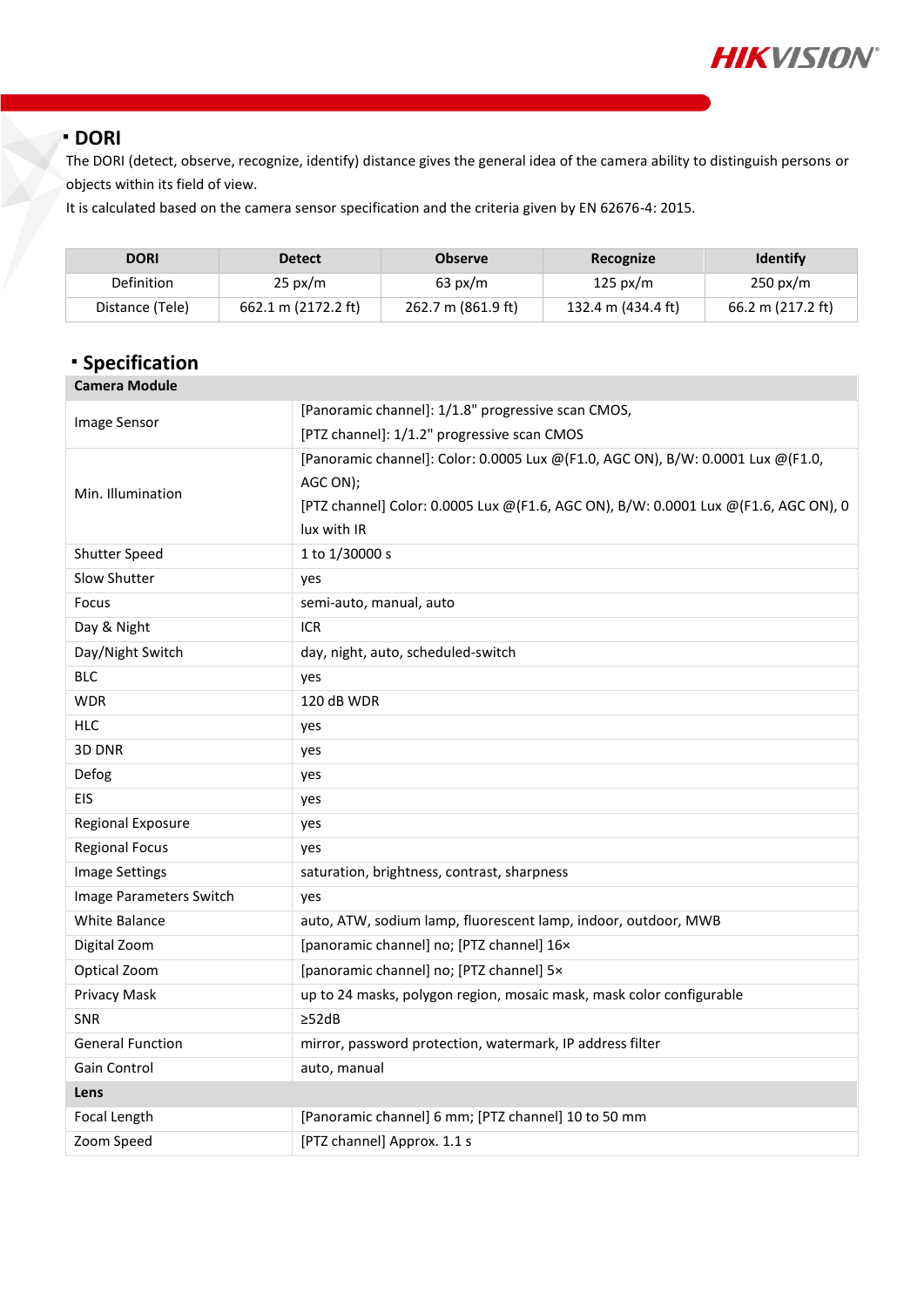

|                            | [Panoramic channel]                                                                 |  |
|----------------------------|-------------------------------------------------------------------------------------|--|
|                            | horizontal field of view: 58.4°,                                                    |  |
|                            | vertical field of view: 31°,                                                        |  |
|                            | Diagonal field of view: 68.7°;                                                      |  |
| <b>FOV</b>                 | [PTZ channel]                                                                       |  |
|                            | horizontal field of view: 36° to 13.1°,                                             |  |
|                            | vertical field of view: 20.3° to 7.3°,                                              |  |
|                            | diagonal field of view: 41° to 14.85°                                               |  |
| Aperture                   | [panoramic channel] F1.0; [PTZ channel] F1.6                                        |  |
| <b>PTZ</b>                 |                                                                                     |  |
| Movement Range (Pan)       | [panoramic channel] 0 to 360°, [PTZ channel] 0 to 330°                              |  |
| Movement Range (Tilt)      | [panoramic channel] 0 to 30°, [PTZ channel] -10° to 90°                             |  |
|                            | [panoramic channel] pan speed: configurable from 0.1° to 100°/s;                    |  |
| Pan Speed                  | [PTZ channel] pan speed: configurable from 0.1° to 210°/s                           |  |
| <b>Tilt Speed</b>          | [panoramic channel] tilt speed: configurable from 0.1° to 25°/s; [PTZ channel] tilt |  |
|                            | speed: configurable from 0.1° to 150°/s                                             |  |
| Proportional Zoom          | [panoramic channel]: no; [PTZ channel]: yes                                         |  |
| Presets                    | 300                                                                                 |  |
| Patrol Scan                | 8 patrols, up to 32 presets for each patrol                                         |  |
| Pattern Scan               | 4 pattern scans                                                                     |  |
| Power-off Memory           | yes                                                                                 |  |
| Park Action                | preset, pattern scan, patrol scan, auto scan                                        |  |
| 3D Positioning             | yes                                                                                 |  |
| PTZ Status Display         | yes                                                                                 |  |
| <b>Preset Freezing</b>     | yes                                                                                 |  |
| <b>Scheduled Task</b>      | preset, pattern scan, patrol scan, auto scan, dome reboot, dome adjust, aux output  |  |
| <b>Exception Detection</b> | IP address conflict, HDD full, illegal login, HDD error, network disconnected       |  |
| <b>Video</b>               |                                                                                     |  |
| Max. Resolution            | [panoramic channel] $2560 \times 1440$ , [PTZ channel] $3840 \times 2160$           |  |
| Stream Type                | main stream, sub-stream, third stream                                               |  |
|                            | [panoramic channel]                                                                 |  |
|                            | 50 Hz: 25 fps (2560 × 1440, 1920 × 1080, 1280 × 960, 1280 × 720)                    |  |
| Main Stream                | 60 Hz: 30 fps (2560 × 1440, 1920 × 1080, 1280 × 960, 1280 × 720)                    |  |
|                            | [PTZ channel]                                                                       |  |
|                            | 50 Hz: 25 fps (3840 × 2160, 2560 × 1440, 1920 × 1080, 1280 × 960, 1280 × 720)       |  |
|                            | 60 Hz: 30 fps (3840 × 2160, 2560 × 1440, 1920 × 1080, 1280 × 960, 1280 × 720)       |  |
|                            | [panoramic channel]                                                                 |  |
|                            | 50 Hz: 25 fps (704 × 576, 640 × 480, 352 × 288)                                     |  |
| Sub-Stream                 | 60 Hz: 30 fps (704 × 480, 640 × 480, 352 × 240)                                     |  |
|                            | [PTZ channel]                                                                       |  |
|                            | 50 Hz: 25 fps (704 × 576, 640 × 480, 352 × 288)                                     |  |
|                            | 60 Hz: 30 fps (704 × 480, 640 × 480, 352 × 240)                                     |  |

F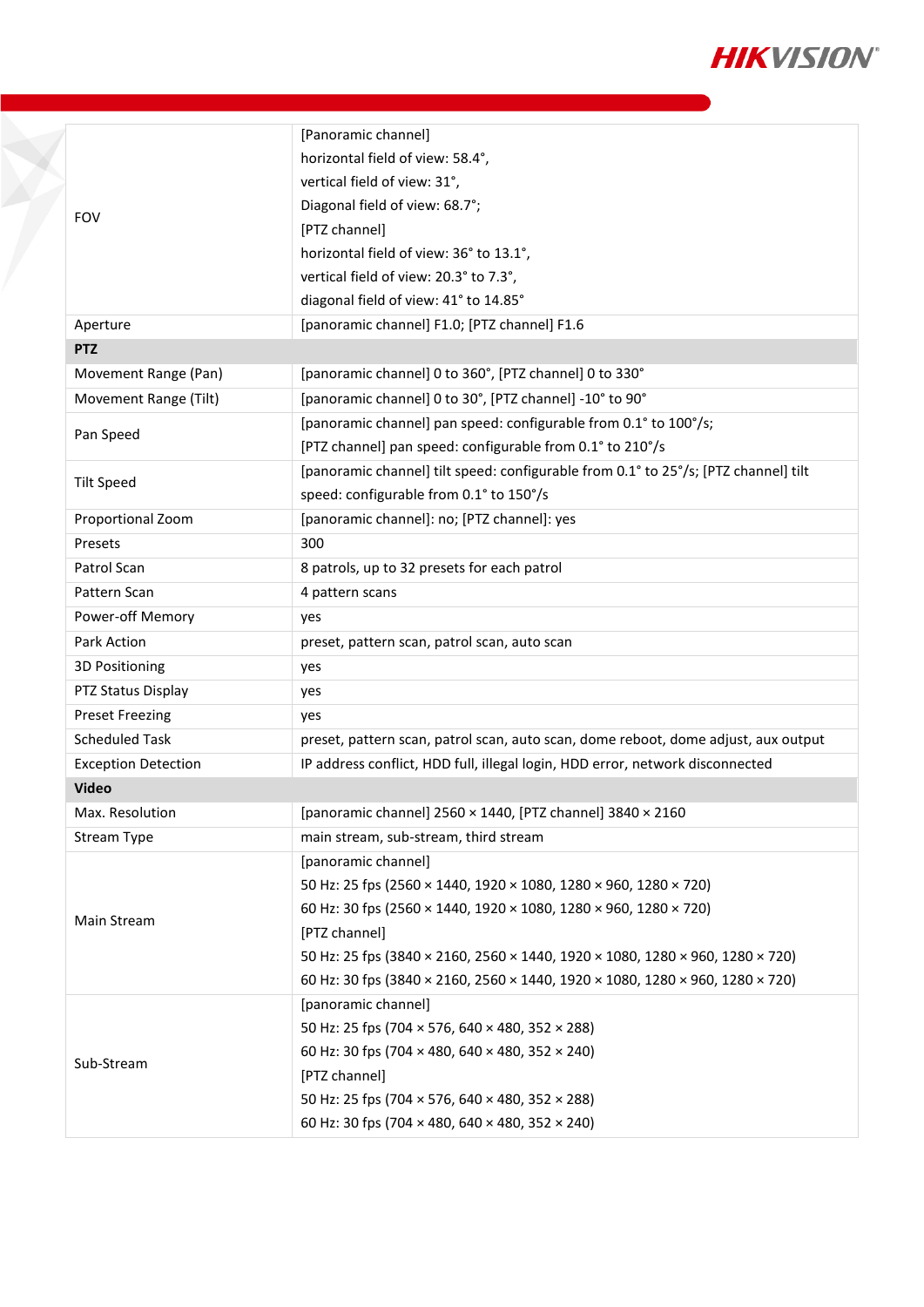

|                                    | [panoramic channel]                                                                     |  |
|------------------------------------|-----------------------------------------------------------------------------------------|--|
|                                    | 50 Hz: 25 fps (1920 × 1080, 1280 × 960, 1280 × 720, 704 × 576, 640 × 480, 352 × 288)    |  |
| <b>Third Stream</b>                | 60 Hz: 30 fps (1920 × 1080, 1280 × 960, 1280 × 720, 704 × 480, 640 × 480, 352 × 240)    |  |
|                                    | [PTZ channel]                                                                           |  |
|                                    | 50 Hz: 25 fps (1920 × 1080, 1280 × 960, 1280 × 720, 704 × 576, 640 × 480, 352 × 288)    |  |
|                                    | 60 Hz: 30 fps (1920 × 1080, 1280 × 960, 1280 × 720, 704 × 480, 640 × 480, 352 × 240)    |  |
| Video Compression                  | H.265, H.264, MJPEG                                                                     |  |
| Video Bit Rate                     | 32 to 16384 kbps                                                                        |  |
| H.264 Type                         | baseline profile, main profile, high profile                                            |  |
| H.265 Type                         | main profile                                                                            |  |
| $H.264+$                           | yes                                                                                     |  |
| $H.265+$                           | yes                                                                                     |  |
| <b>SVC</b>                         | yes                                                                                     |  |
| <b>ROI</b>                         | dynamic face tracking, fixed region                                                     |  |
| <b>Audio</b>                       |                                                                                         |  |
| Audio Compression                  | G.711alaw/G.711ulaw/G.722.1/G.726/MP2L2/PCM                                             |  |
|                                    | MP2L2: 32 kbps, 40 kbps, 48 kbps, 56 kbps, 64 kbps, 80 kbps, 96 kbps, 112 kbps, 128     |  |
| Audio Bit rate                     | kbps, 144 kbps, 160 kbps, 192 kbps                                                      |  |
| <b>Audio Sampling Rate</b>         | MP2L2: 16 kHz, 32 kHz, 48 kHz, PCM: 8 kHz, 16 kHz, 32 kHz, 48 kHz                       |  |
| <b>Environment Noise Filtering</b> | yes                                                                                     |  |
| <b>Smart Features</b>              |                                                                                         |  |
| <b>Feature Abstraction</b>         | face feature abstraction, human body feature abstraction, vehicle feature abstraction   |  |
|                                    | Support face, human body, and vehicle capture, track and grade the target, and output   |  |
| Multi-target-type Detection        | the best capture picture; support face and human body feature analysis, modeling and    |  |
|                                    | comparison                                                                              |  |
| <b>Face Comparison</b>             | yes                                                                                     |  |
| <b>Basic Event</b>                 | audio exception, motion detection, alarm input, alarm output, video tampering alarm,    |  |
|                                    | exception                                                                               |  |
| <b>Smart Event</b>                 | intrusion detection, line crossing detection, region entrance detection, region exiting |  |
|                                    | detection                                                                               |  |
| <b>Smart Tracking</b>              | panorama tracking, event tracking                                                       |  |
| <b>Smart Record</b>                | ANR, Dual-VCA                                                                           |  |
| Alarm Linkage                      | preset, patrol scan, pattern scan, memory card video recording, alarm output, sending   |  |
|                                    | email, notify surveillance center, upload to FTP                                        |  |
| <b>Smart Encoding</b>              | H.265+, H.264+, ROI, SVC                                                                |  |
| <b>Network</b>                     |                                                                                         |  |
| Network Storage                    | NAS (NFS, SMB/ CIFS), ANR                                                               |  |
| Protocols                          | IPv4/IPv6,HTTP,HTTPS,802.1x,Qos,FTP,SMTP,UPnP,SNMP,DNS,DDNS,NTP,RTSP,RTCP,R             |  |
|                                    | TP,TCP/IP,UDP,IGMP,ICMP,DHCP,PPPoE,Bonjour                                              |  |
| API                                | Open-ended API, ISAPI, Hikvision SDK, Third-party management platform, Hik-Connect,     |  |
|                                    | ISUP, Open Network Video Interface                                                      |  |
| Simultaneous Live View             | Up to 20 channels                                                                       |  |
| User/Host                          | Up to 32 users. 3 levels: Administrator, Operator and User                              |  |
| <b>Security Measures</b>           | Authenticated username and password, MAC address binding, HTTPS encryption,             |  |
|                                    | 802.1X authenticated access, IP address filter                                          |  |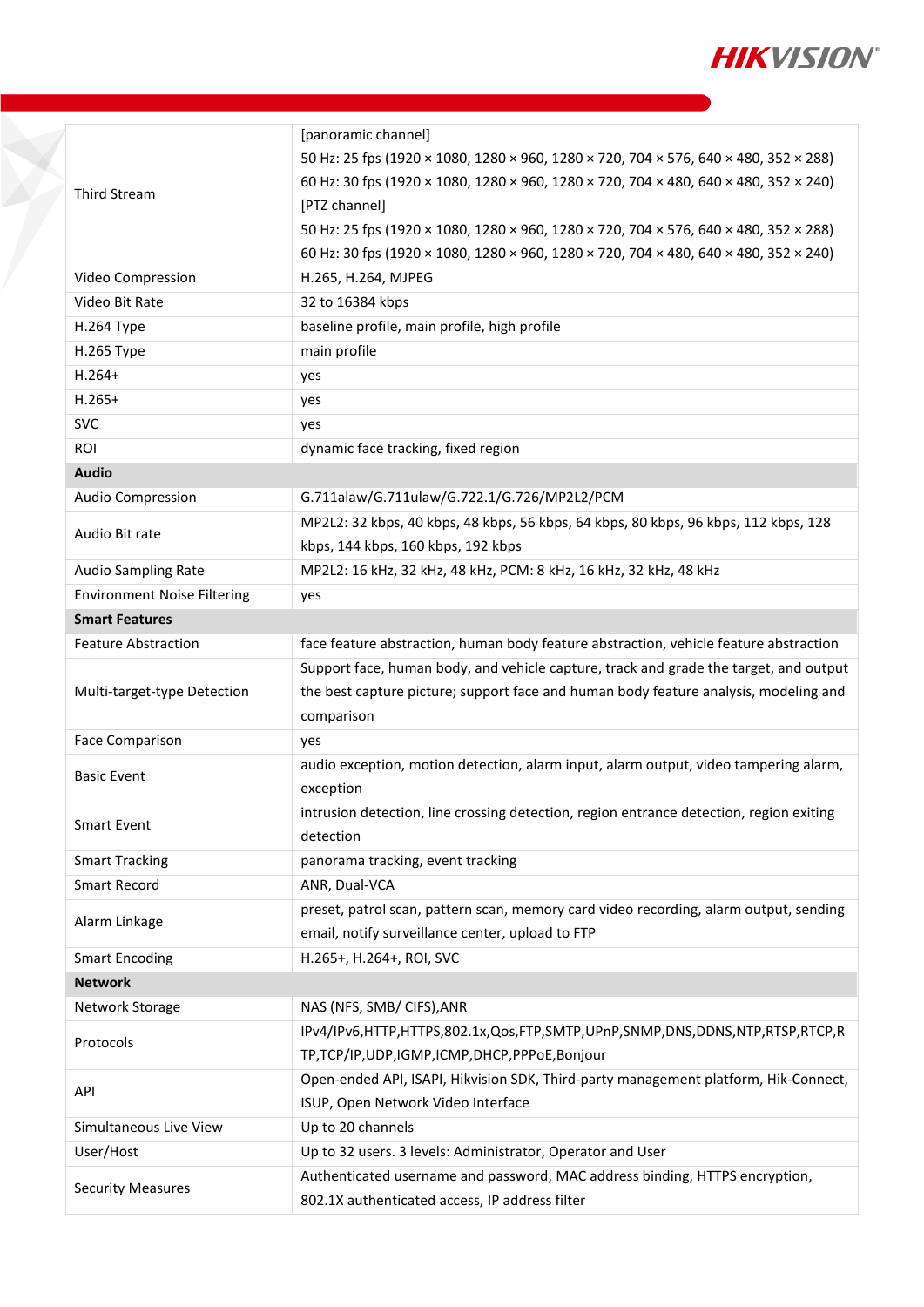

| Client                         | iVMS-4200, Hik-Connect, HikCentral                                                      |  |  |
|--------------------------------|-----------------------------------------------------------------------------------------|--|--|
| Web Browser                    | IE10+, Chrome57+, Firefox52+, Safari12+                                                 |  |  |
| Interface                      |                                                                                         |  |  |
| <b>Communication Interface</b> | RJ45, self-adaptive, 1000 M Ethernet Interface                                          |  |  |
| On-board Storage               | support microSD/microSDHC/microSDXC cards, up to 256 GB                                 |  |  |
| Alarm Input                    | 2 alarm inputs                                                                          |  |  |
| Alarm Output                   | 1 alarm output                                                                          |  |  |
| Audio Input                    | 1 audio input, 2.0 to 2.4Vp-p, 1k Ohm±10%                                               |  |  |
| Audio Output                   | 1 audio output, line level, impedance: 600 $\Omega$                                     |  |  |
| <b>RS-485</b>                  | Half duplex, HIKVISION, Pelco-P, Pelco-D, self-adaptive                                 |  |  |
| <b>Supplement Light</b>        |                                                                                         |  |  |
|                                | [panoramic channel] up to 50 m                                                          |  |  |
| White Light Distance           | [PTZ channel] up to 20 m                                                                |  |  |
| <b>IR Distance</b>             | [PTZ channel] up to 200 m                                                               |  |  |
| <b>Smart IR</b>                | yes                                                                                     |  |  |
| General                        |                                                                                         |  |  |
| Power                          | 36 VDC ± 25%                                                                            |  |  |
| Power Consumption and Current  | Max. 70 W                                                                               |  |  |
| <b>Operating Conditions</b>    | -40°C to 70°C, humidity lower than 95%RH                                                |  |  |
| Reset                          | yes                                                                                     |  |  |
| Wiper                          | [panoramic channel]: no; [PTZ channel]: yes                                             |  |  |
| Demist                         | yes                                                                                     |  |  |
| Material                       | ADC12, PC+10%GF                                                                         |  |  |
| <b>Dimensions</b>              | $\emptyset$ 320 mm × 393 mm ( $\emptyset$ 12.6" × 15.47")                               |  |  |
| Weight                         | Approx. 10.6 kg (23.37 lb.)                                                             |  |  |
|                                | 33 languages: English, Russian, Estonian, Bulgarian, Hungarian, Greek, German, Italian, |  |  |
|                                | Czech, Slovak, French, Polish, Dutch, Portuguese, Spanish, Romanian, Danish, Swedish,   |  |  |
| Web Client Language            | Norwegian, Finnish, Croatian, Slovenian, Serbian, Turkish, Korean, Traditional Chinese, |  |  |
|                                | Thai, Vietnamese, Japanese, Latvian, Lithuanian, Portuguese (Brazil), Ukrainian         |  |  |
| Approval                       |                                                                                         |  |  |
| Protection                     | <b>IP66</b>                                                                             |  |  |

### **Available Model**

iDS-2SK7184MXS-D(C5F2) (T2)

## **Typical Application**

Hikvision products are classified into three levels according to their anti-corrosion performance. Refer to the following description to choose for your using environment.

This model has NO SPECIFIC PROTECTION.

| Level                | <b>Description</b>                                                                                  |
|----------------------|-----------------------------------------------------------------------------------------------------|
| Top-level protection | Hikvision products at this level are equipped for use in areas where professional anti-corrosion    |
|                      | protection is a must. Typical application scenarios include coastlines, docks, chemical plants, and |
|                      | more.                                                                                               |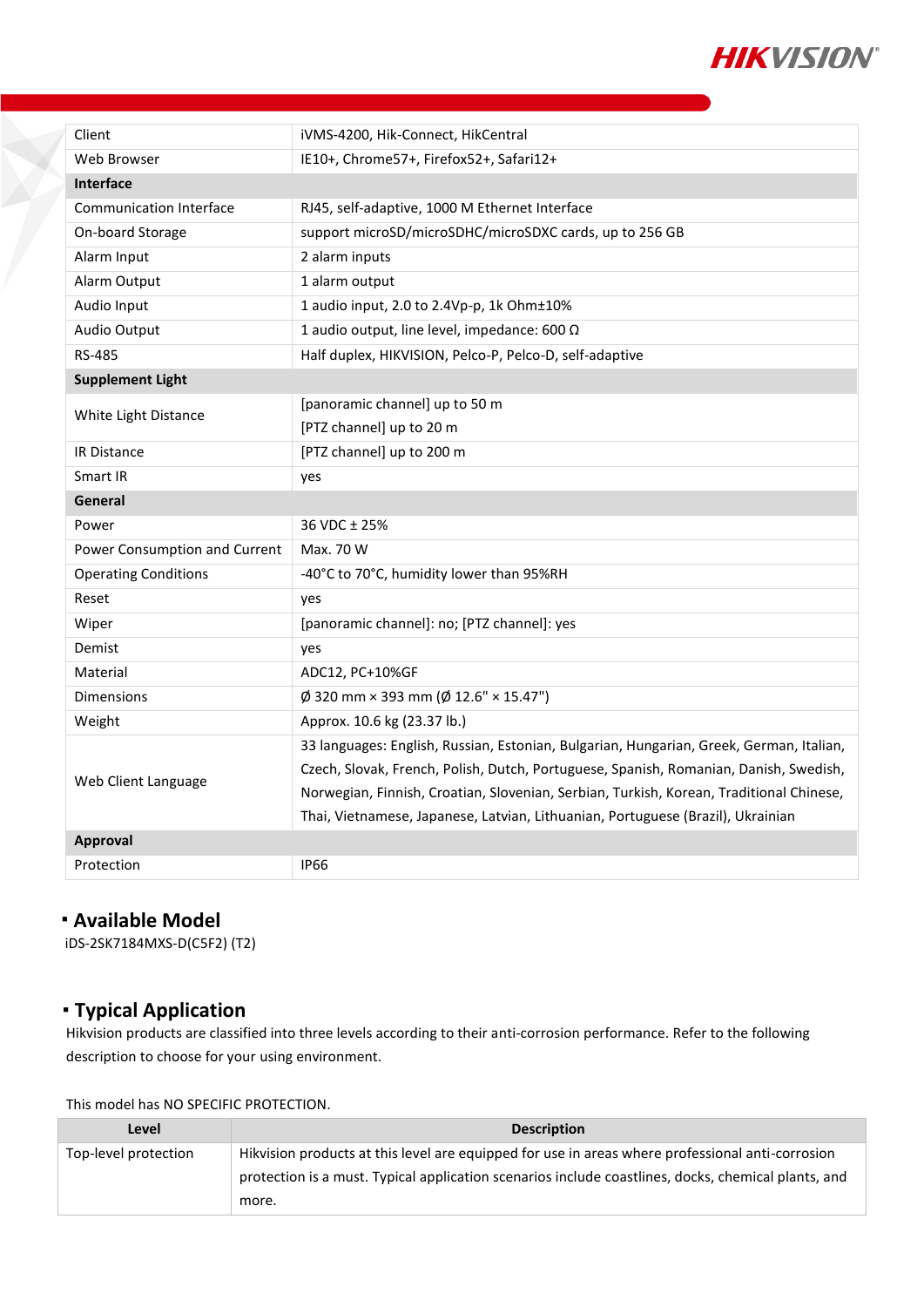

| Moderate protection    | Hikvision products at this level are equipped for use in areas with moderate anti-corrosion       |  |
|------------------------|---------------------------------------------------------------------------------------------------|--|
|                        | demands. Typical application scenarios include coastal areas about 2 kilometers (1.24 miles) away |  |
|                        | from coastlines, as well as areas affected by acid rain.                                          |  |
| No specific protection | Hikvision products at this level are equipped for use in areas where no specific anti-corrosion   |  |
|                        | protection is needed.                                                                             |  |

# **Dimension**





Unit: mm (inch)

**Accessory**

**Included**

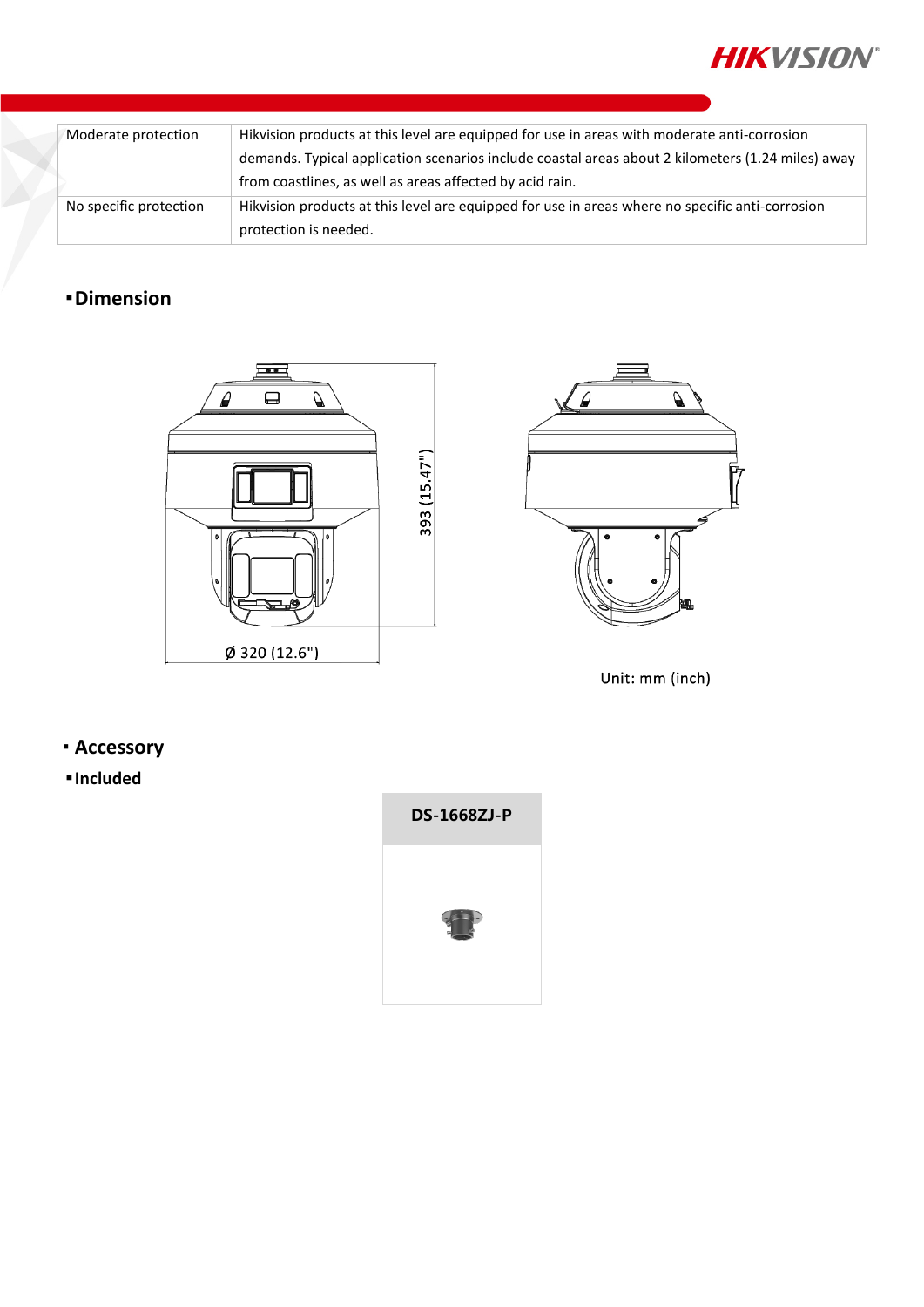

# **Optional**

P

| <b>DS-1603ZJ-P</b> | DS-1668ZJ(20)-P | <b>CUV-090S036SP-</b><br>KW01,AC36V/2.5<br>A,90W |
|--------------------|-----------------|--------------------------------------------------|
|                    |                 | <b>INVENTRONICS</b><br><b>Steamanager</b>        |